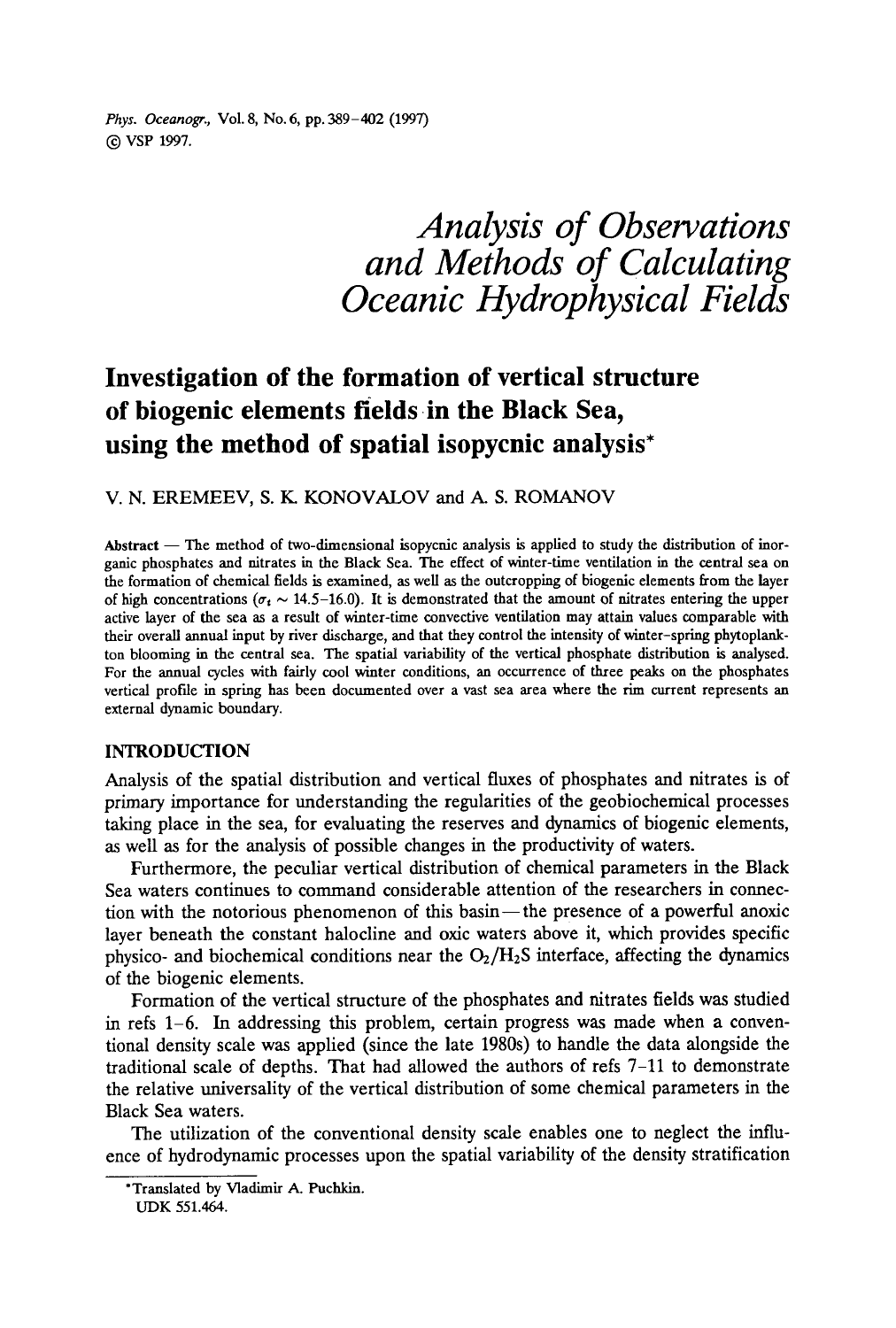and to concentrate on the analysis of the processes of different origin, which contribute to the generation of the chemical fields' vertical structure. Specifically, the following peculiarities of the biogenic elements has been noted: in the abyssal Black Sea, maximal nitrates content is normally observed when conventional density equals 15.4-15.6 [9, 12]; nitrite maxima border nitrate maxima from both sides [13]; an upper phosphate maximum occurs at  $\sigma_t \sim 15.6$ , an intermediate maximum takes place at  $\sigma_t \sim 18.85$  [14] and  $\sigma_t \sim 15.95$  [15], with a lower maximum at  $\sigma_t \sim 16.2$  [14, 16].

An idealization of that approach had led to the conviction [7] that vertical distribution of the chemical parameters *versus* conventional density in the Black Sea waters is identical for the entire deep-water part of the basin. As a result, the scatter of the element concentrations on the isopycnic surface was explained by the methodical errors of determination, and the possible intluence of diapycnic fluxes, or chemical and biological processes, either was not considered at all, or was taken to be the same throughout the abyssal part of the sea.

The peculiarities described for the vertical distribution of phosphates and nitrates are typical in the sense that the characteristic inhomogeneities of the vertical structure for each element, according to refs 7 and 14, are observed within a narrow range of conventional density values. However, it is known that sometimes such extrema are not recorded or may have an essentially different magnitude [12].

We had to cope with this problem in the course of interpreting the oceanographic data collected in the Black Sea on the CoMSBlack program. The investigations encompassed the whole of the sea area. A scatter of phosphates and nitrates concentrations in the domain of their largest values essentially exceeded the methodical errors of determination. That made one doubtful as to the authenticity of some data and led to their different interpretation.

The circumstances indicated above had dictated the necessity of conducting the present work, whose purpose was to study the vertical structure of the biogenic elements field in the Black Sea, using a unique methodical approach implying the application of a spatial isopycnic analysis of the hydrological/chemical data. Moreover, our goal was to identify and study the processes that control deviations from the isopycnic distribution of biogenic elements, the peculiarities of the vertical structure of the phosphates and nitrates fields during the winter-spring period, as well as the diapycnic fluxes and influx of these elements to the photic layer of the sea.

## **EXPERIMENTS**

As original data, we have used the information collected during Cruise 30 of the R/V *Professor Kolesnikov* from 2 to 30 April 1993. Figure 1 schematically shows the test area and the arrangement of stations.

Water samples were taken by means of a CTD-probe ISTOK-7, featuring a rosette of sixteen 1-1itre bathometers. Sampling depth levels were prescribed in conformity with the following isopycnic surfaces: 14.60, 14.80, 15.00, 15.20, 15.40, 15.60, 15.80, 15.90, 16.00, 16.05, 16.10, 16.15, 16.20, 16.30, and 16.40 units of conventional density. This choice of the depth levels has allowed us to study the peculiarities of vertical distribution of the basic chemical parameters (oxygen, phosphates, nitrates, nitrites, silicates, pH, alkalinity, hydrogen sulphide) in the transition area between the oxic and the anoxic layers. At a number of stations, we also conducted repeated probings and samplings at depths larger than the 14.6 isopycnic surface and below 16.4.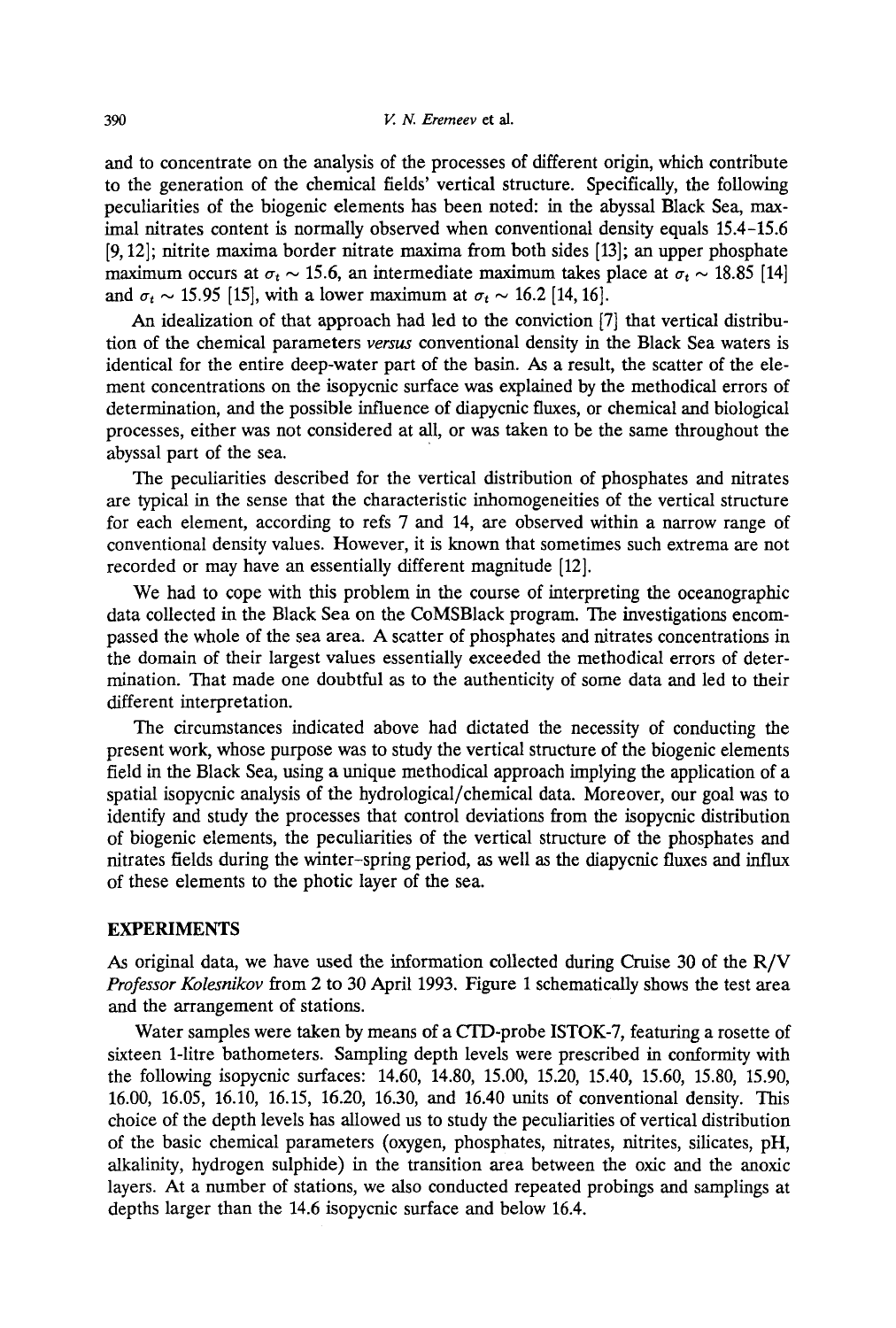

Figure 1. The arrangement of drift oceanographic stations occupied during Cruise 30 of the R/V *Professor Kolesnikov.* 

The samples were not stored. Oxygen, hydrogen, sulphide, inorganic phosphates, nitrites, nitrates, and dissolved silicates concentration, pH values and alkalinity were determined immediately following the retrieval of a sample.

Dissolved inorganic phosphates content was analysed using Murphy and Raighley's modified method [17], with ascorbic acid being used as a reducer.

Nitrates concentration was determined by reducing them to nitrites using Cd pipes (1.2 m-long, 1-mm internal diameter). The inner surface of the pipes was copper-plated by treating them with a 2% solution of copper sulphate. Nitrites content in the sample after the nitrates reduction was determined by the method suggested in ref. 18, using sulphanilamide and N-(1-naphthyl) dihydrochloride ethylenediamine. In calculating nitrates concentration, we considered the nitrites content in the original sample. The total error of the method was assessed to be equivalent to 10-20%.

# ANALYSIS OF THE ACQUIRED DATA

The vertical distribution of inorganic phosphates and nitrates with respect to the conventional density for the entire set of observations is shown in Fig. 2. High phosphates concentrations, with respect to surface waters (Fig. 2a), were revealed at  $\sigma_t > 13.9$ -14.0; however, at  $\sigma_t > 14.5$ , they tended to dramatically increase. The upper maximum of phosphates concentration was documented at  $\sigma_t \sim 15.6$ -15.7 (Fig.5b). An intermediate minimum, in the case of its occurrence, corresponded, on average, to  $\sigma_t \sim 15.98$ (Figs 2a and 5b), with phosphates concentration within that layer, as observed at a number of individual oceanographic stations, being at the level of the method's sensitivity. The lower phosphates maximum, in the majority of the cases, occurred at the upper boundary of the anoxic layer, conventional density being 16.20. The largest phosphates concentration within that layer attained  $8.40 \,\mu\text{mol}\cdot\text{l}^{-1}$ .

The concentration of nitrates was largest (Fig. 2b) within the stratum bounded by the 14.0 and 16.05 isopycnic surfaces. For the majority of the stations, nitrates concentration started to grow when conventional density was  $> 14.5$ . The largest content of nitrates (~ 6.4  $\mu$ mol·l<sup>-1</sup>) was observed at  $\sigma_t = 15.4 - 15.6$ .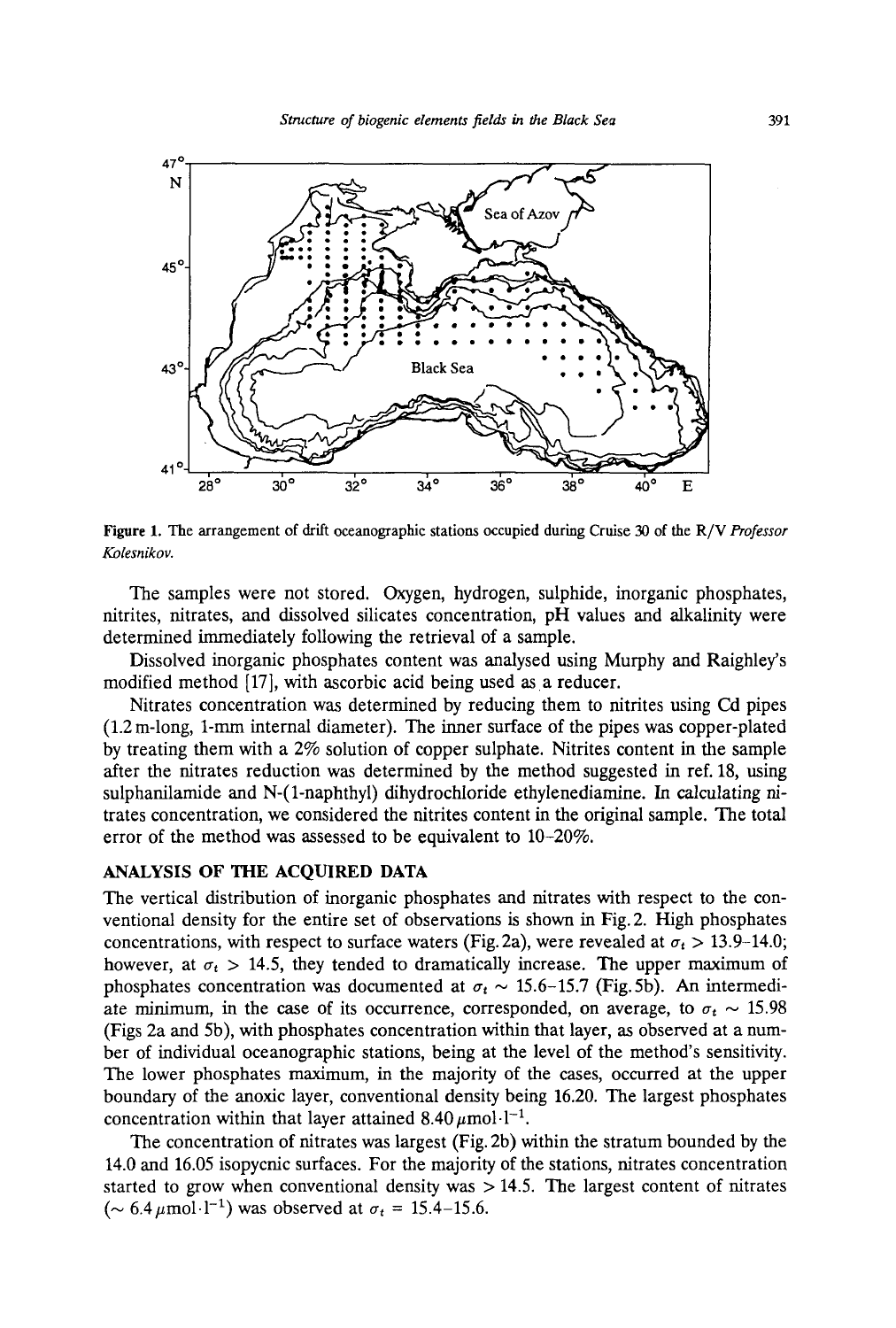

Figure 2. Vertical distributions of (a) phosphates and (b) nitrates relative to conventional density (cruise dataset).

It should be emphasized that the largest concentrations of biogenic elements varied within a wide range. In the case of nitrates, the range of variability was particularly large. So, nitrates content in the layer of maximum concentrations ( $\sigma_t$  = 15.4-15.6) in various parts of the sea changed within  $0.4 - 6.4 \mu$  mol $\cdot$ 1<sup>-1</sup> (Fig. 2b). Nitrates concentrations are distributed rather uniformly over the entire range of quantities characteristic of each isopycnic surface under study (Fid. 2b), which had not been previously observed [7, 12]. Phosphates concentration within the layer of the intermediate minimum, when the latter was observed, varied from 0 to 2.6  $\mu$ mol $\cdot$ 1<sup>-1</sup> (Fig.2a), and within the layer of the upper maximum ( $\sigma_t \sim 15.6$ ), from 0.6 to 2.2  $\mu$ mol.1<sup>-1</sup> (Fig. 2b).

Following the joint analysis of the results of the expeditions conducted by the R/Vs *Atlantis-II* and *Knorr* in 1969 and 1988, respectively, the concept was generated that the biogenic elements' vertical distribution, relative to the conventional density, for the greater part of the Black Sea must be universal, similar to  $O_2$  and  $H_2S$  [7]. According to ref. 12, only at a few stations occupied in the margins of the abyssal zone does the phosphates vertical distribution not exhibit an intermediate minimum. The authors explained this as the result of the specific state of the environment in these local areas, i.e. by the reducing properties of the bottom sediments and by the intense turbulent diffusion resultant from the interaction of the current (obviously, the Black Sea rim current) with the surface of the continental slope. Thus, the lack of an intermediate phosphates minimum was regarded as a fairly rare phenomenon, which can be observed solely within spatially restricted zones of the  $O_2/H_2S$  interface's contact with the continental slope. However, the data from the expedition of the  $R/V$  Knorr in 1988 were compiled at a small number of oceanic stations, which does not provide a sufficient basis for broad generalizations.

Analysis of the data collected by the R/V *Atlantis-H in* 1969 [5, 6] has shown that the evidence about the presence of a distinctly pronounced minimum in the phosphates' vertical distribution in the central Black Sea, which was hardly traceable or vanished altogether in the coastal areas, was available even at that time. However, this peculiarity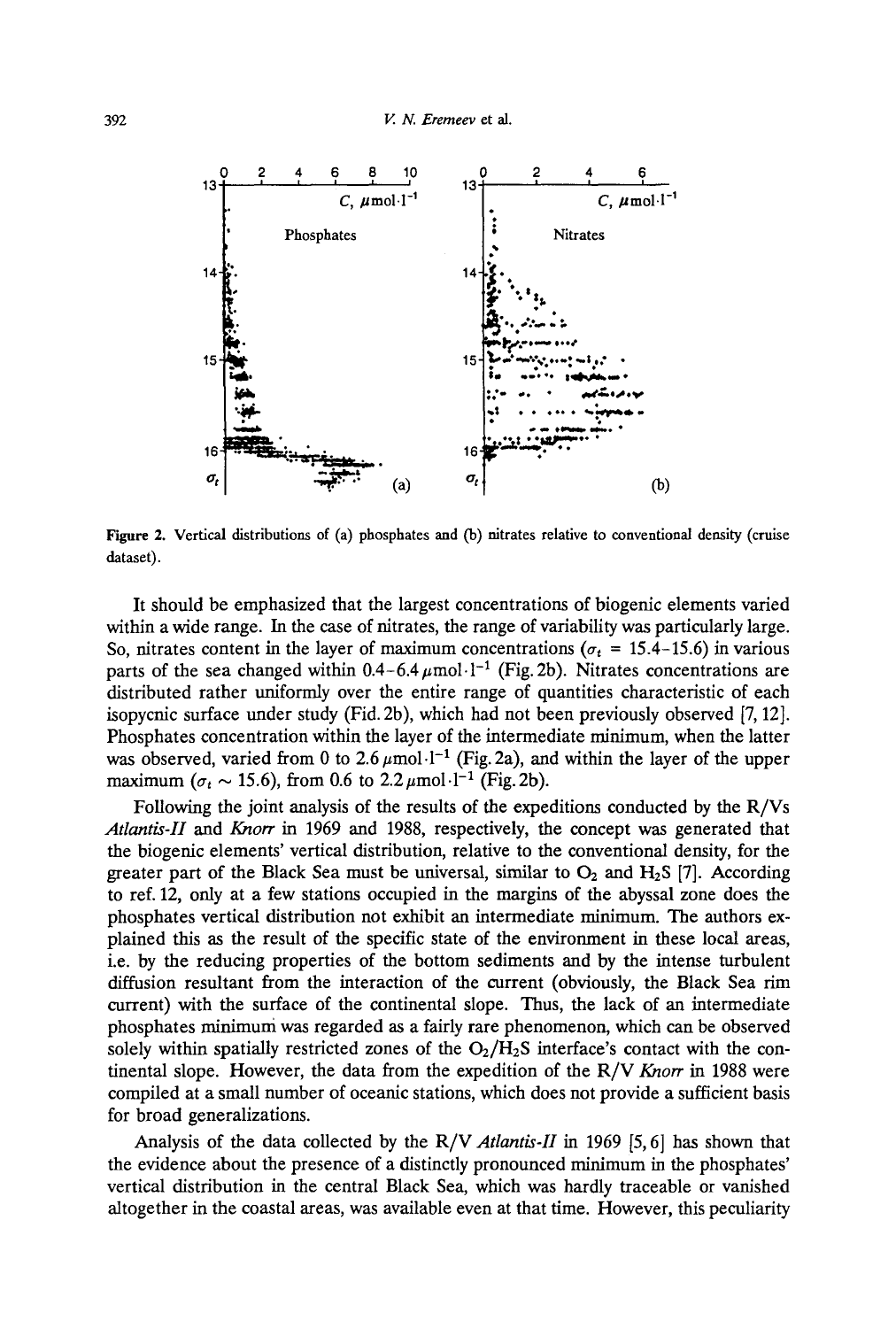of phosphates vertical distribution and the respective mechanism behind it had not been properly studied.

The data compiled by the R/V *Professor Kolesnikov in* April 1993, as well as the pattern of the depth levels that we had chosen to sample seawater have allowed us to apply the isopycnic method to the study of the spatial distribution of biogenic elements. That enabled us to gain insight not only into the variations of biogenic elements content *versus* conventional density at the vertical transects, but also their quasi-synchronous distribution on the isopycnic surfaces over vast sea areas.

# **PHOSPHATES**

Figure 3 shows the distribution of inorganic phosphates on the 15.95 and 16.20 isopycnic surfaces. We have chosen these surfaces because the first surface ( $\sigma_t$  = 15.95), in most of the cases, corresponds to the location of an intermediate minimum of phosphates concentration in the phosphate vertical distribution profile relative to the conventional density; and the second surface ( $\sigma_t$  = 16.20) corresponds to the location of the second minimum (Fig. 2a). Advantages of this approach are manifest, as it allows one to determine why phosphate concentrations are scattered in the layers of maximal values.

The most significant inference that follows from the data depicted in Fig. 3 is that the variability of phosphate concentration at the individual vertical profiles depends upon the test area and is controlled by the specific natural processes characteristic of the Black Sea. The smallest phosphates concentrations in the intermediate minimum layer ( $\sigma_t \sim 15.95$ ) occur in the central areas of the sea, impacted by the major cyclonic gyres (Fig. 3a). Their concentration there may drop down to the analytical zero. As the shore is approached, phosphates concentration at the given isopycnic surface eventually increases up to values larger than  $2.0 \mu$ mol $\cdot$ 1<sup>-1</sup> (Fig. 3a). The areas of maximal phosphate concentration for  $\sigma_t$  = 15.95 coincide then with the areas accommodating anticyclonic eddies observed during the experiment.

For the isopycnic surface  $\sigma_t = 16.20$  (Fig. 3b), an opposite situation is observed. The areas housing the western and eastern cyclonic gyres exhibit maximal phosphate concentrations, which at some stations are higher than  $8 \mu$ mol.1<sup>-1</sup>. As one moves shoreward, their concentration in the maximum decreases by 1 to  $2 \mu$ mol.<sup>1-1</sup>.

No less demonstrative is the distribution of the phosphates concentration *versus* conventional density at the oceanographic transects. For another comparison and analysis, we have chosen a transect along  $32.25^{\circ}$  E allowing us to estimate the variability of the vertical distribution of chemical parameters over a vast area, where diverse hydrodynamic processes occur. The starting point of that section was in the western cyclonic gyre area; then it crossed the Black Sea rim current and passed practically through the centre of the quasi-stationary anticyclonic gyre near the edge of the continental slope and through the eastern part of the shallow north-western shelf area of the Black Sea  $(Fig. 4)$ .

It is readily visualized from Fig. 4a that phosphates concentration in the northwestern shelf waters was minimal, tending to grow toward the deep part of the sea; however, even in the vicinity of the continental slope break, it was  $0.2 \mu$ mol·l<sup>-1</sup>, at most. Minimal phosphate concentrations throughout the water column were observed in the northern section of the north-western shelf. Thus, the eastern shelf waters are hardly likely to be the source of phosphate for the photic layer of the sea.

Analysis of the phosphate distribution at the transect made along  $32.25^{\circ}E$  allows us to see more vividly the peculiarities of the phosphates distribution over the water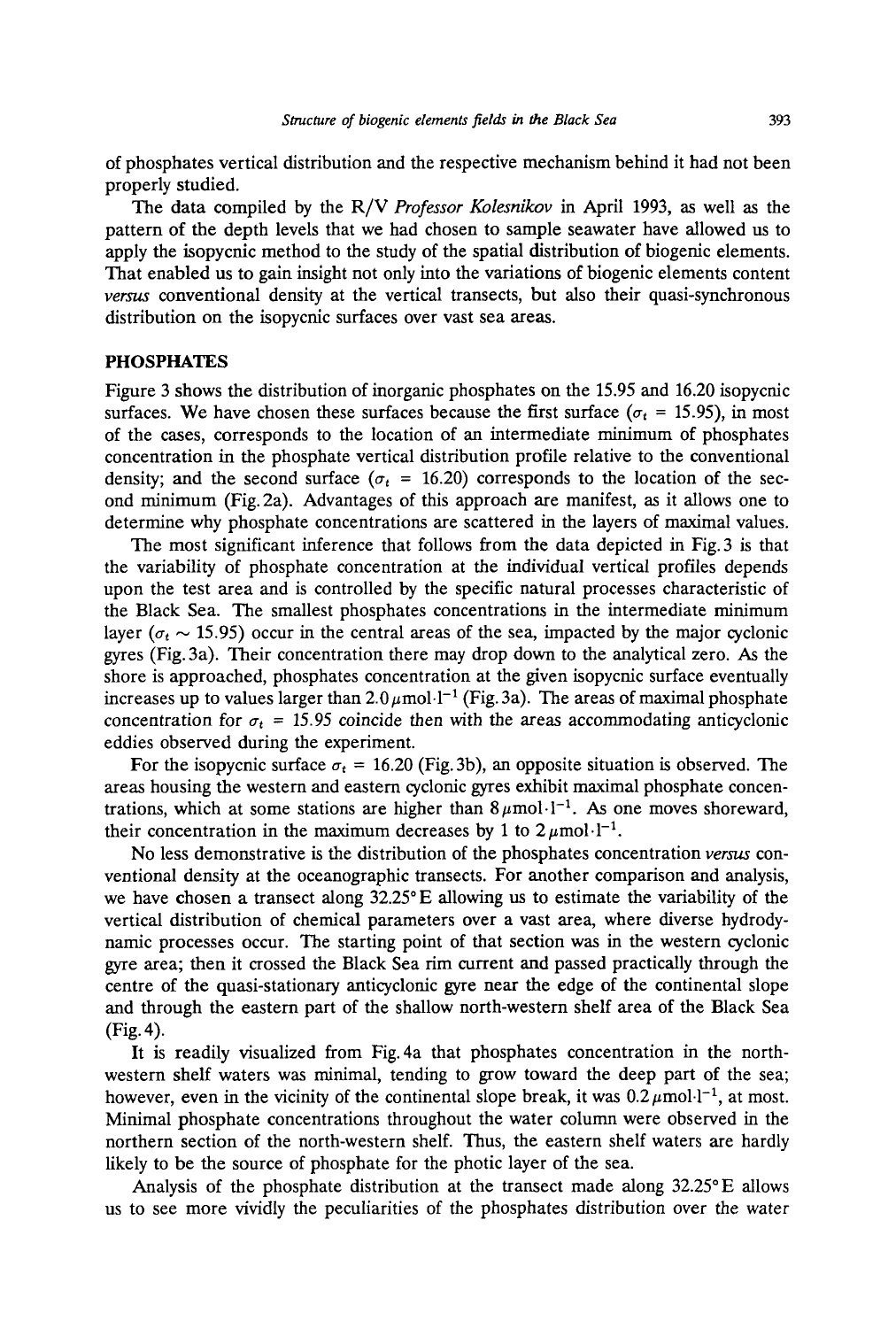

Figure 3. Phosphates spatial distribution at the (a) 15.95 and (b) 16.20 isopycnic surfaces.

column described above. It is readily visualized that phosphates distribution within the range  $\sigma_t$  = 14.5-16.0 is essentially non-isopycnic. The intermediate minimum layer is most markedly pronounced at the southernmost station of the transect ( $\sigma_t \sim 16.0$ ; Fig. 4b), which is influenced, in largest measure, by the western cyclonic gyre. In that area, phosphates concentration is smallest within the intermediate minimum layer being  $0.24 \mu$  mol $1^{-1}$ . As one moves northward, the position of the intermediate minimum layer, relative to conventional density, changes insignificantly, with the minimal concentration gradually increasing up to  $0.8 \mu$ mol $\cdot$ l<sup>-1</sup>. In the Black Sea rim current area, the intermediate minimum layer becomes wider, with the phosphates content concurrently growing, and then vanishes (Fig. 4b). The vertical distribution of this biogenic element, relative to conventional density north of  $44.33^\circ$  N, exhibits enhanced phosphate concentrations in the  $14.5-16.2$  isopycnic field (Fig. 4).

Coinciding of the location of the areas with the smallest phosphate concentrations within the intermediate minimum layer, at  $\sigma_t = 15.95$ , with the areas displaying the largest phosphate concentrations within the maximum layer, at  $\sigma_t = 16.20$ , supports the mechanism suggested for their occurrence in ref. 5, which implies phosphates adsorption on iron hydroxides from the layer of waters with  $\sigma_t \sim 15.95$ , and their subsequent precipitation as metal hydroxides dissolve in the upper part of the anoxic zone.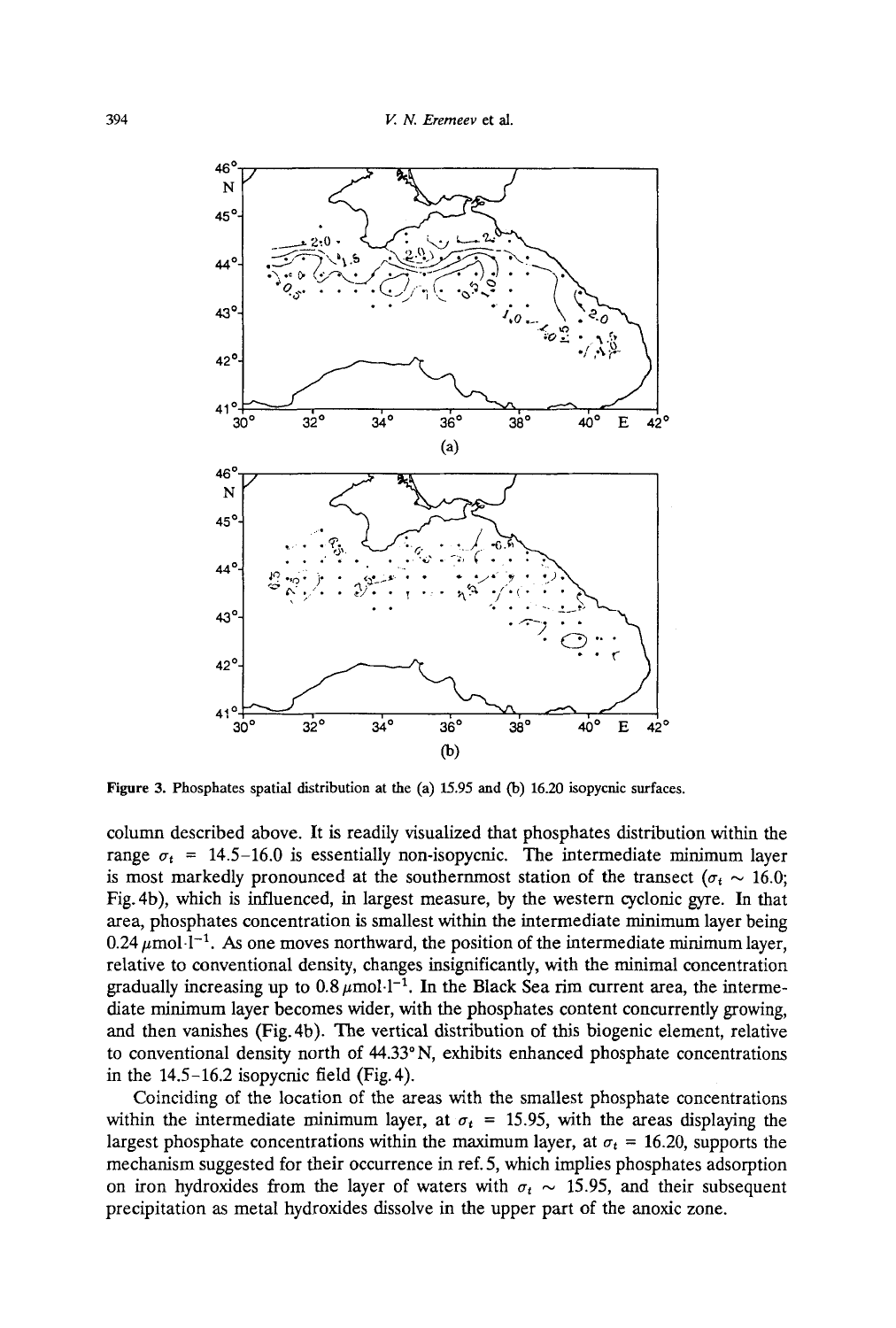

Figure 4. Phosphates distribution relative to conventional density (a) at the transect made along  $32.25^{\circ}$  E; (b) enlarger scale.

As refs 19-22 claim, during winter, the cold intermediate layer is being regenerated above the domes of the cyclonic gyres, due to the cooling of surface waters and their convective sinking down to the depth of the main pycnocline, which is closest there to the sea surface. It may be hypothesized that the intensification of convective mixing leads to washing out of the upper phosphate maximum. At the same time, an intensification of the  $O_2$  downward flux is expected to contribute to the latter's interaction with the reduced forms of iron and manganese, to the emergence of suspended oxidized forms of metal hydroxides, to phosphate adsorption on the latter, and hence, to their transport to larger depths. Naturally, the maxima of phosphate concentration over the water column will be more pronounced, this having been observed in the course of the experiment (Fig.3).

As one moves away from the centres of the cyclonic gyres, the intensity of the process declines. Initially, that leads to a growth of phosphate concentration in the intermediate minimum layer, and than the layer itself vanishes. In the areas housing near-shore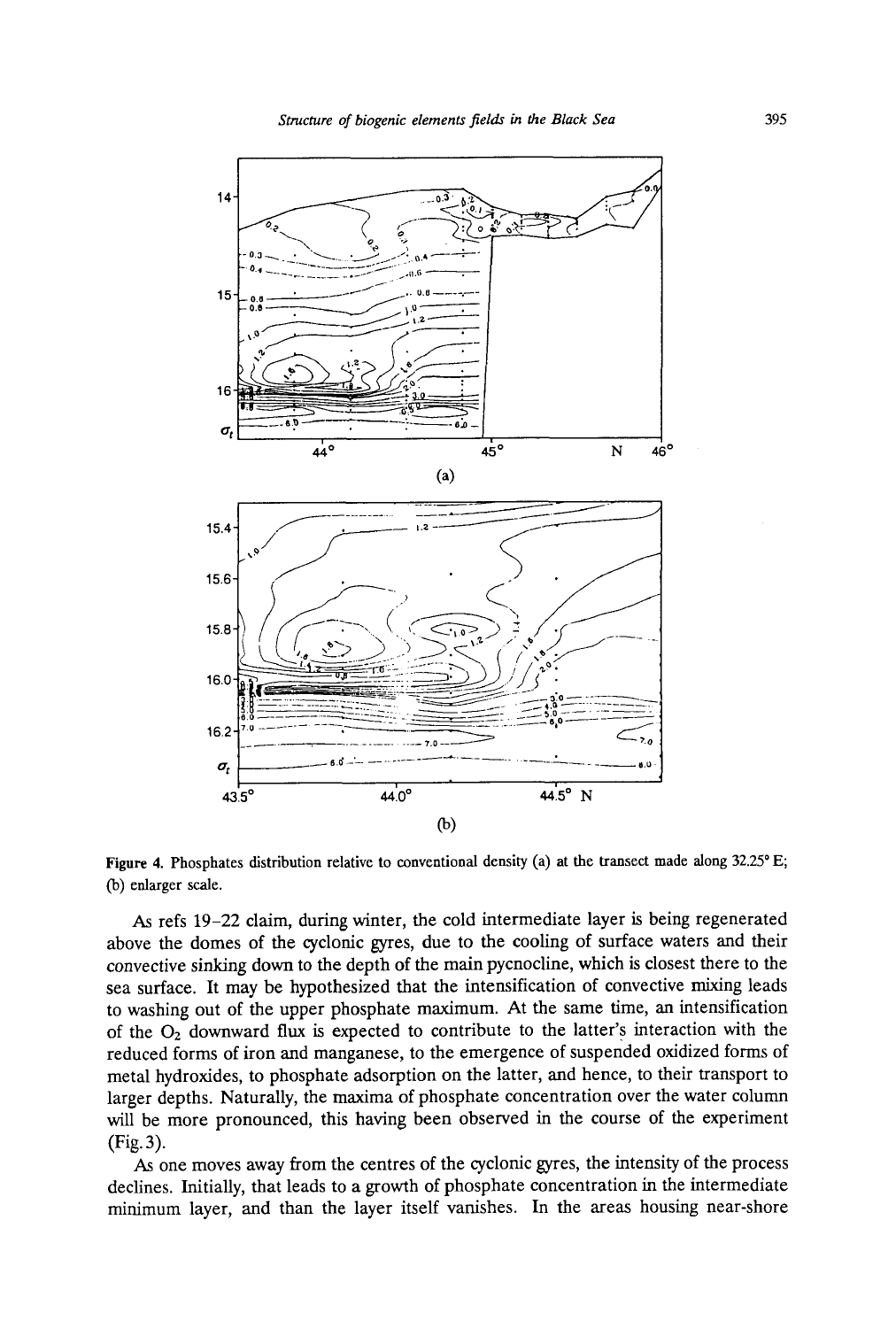396 V.N. *Eremeev* et al.

anticyclonic vortices, only the deformation of the isopycnic surfaces and the isopycnic transport of chemical components take place, with all chemical and physico-chemical processes, for which the diapycnic transport of the reacting substances is vital, prove to be slowed down (first of all, this applies to the oxidation of  $H_2S$  and to the accompanying processes). This inference is also confirmed by the analysis of the vertical structure of the  $O_2$ ,  $H_2S$ , and pH fields, with the mechanism for  $H_2S$  oxidation possibly being modified.

Phosphate concentration within the 15.6-15.8 layer of waters (Fig. 4) is maximal at the periphery of the central cyclonic gyres. This phenomenon is readily explained, as it proves impossible to identify that layer in the near-shore areas in view of the absence of an underlying intermediate phosphate minimum, notwithstanding the fact that phosphates concentration in the layer  $\sigma_t = 15.6 - 15.8$  in those areas is larger than  $2 \mu \text{mol}^{-1}$ . In the central part of the cyclonic gyres, the upper maximum under consideration is being washed out as a result of winter-time convective sinking of cold oxygenated surface waters, in which, however, phosphate concentration is small. That process leads to the growth of phosphate content in the upper layer, which is one of the causes of intense winter-spring-time phytoplankton blooming in the areas encompassed by the cyclonic movement of waters.

Analysis of the dataset compiled during Cruise 30 of the R/V *Professor Kolesnikov*  indicates that the intermediate phosphate minimum occurs only in the central part of the sea bounded by the Black Sea rim current (Figs 4 and 5). To the right of the rim current, the intermediate minimum was not observed no matter how far away from the continental slope a station was occupied. This evidence and the data discussed above allow us to hold that the winter-time ventilation of waters above the domes of the cyclonic gyres and the location of the Black Sea rim current represent one of the major factors determining the large-scale variability of phosphates vertical distribution in the layer bounded by the  $\sim 16.5$  isopycnic surface.

Thus, for the annual cycles with fairly cold winters, the basic processes responsible for the generation of the vertical structure of the phosphates fields in the Black Sea may be presented in the following form.



Figure 5. Phosphates vertical distribution relative to conventional density for the stations occupied (a) to the right-hand side and (b) to the left-hand side of the Black Sea rim current.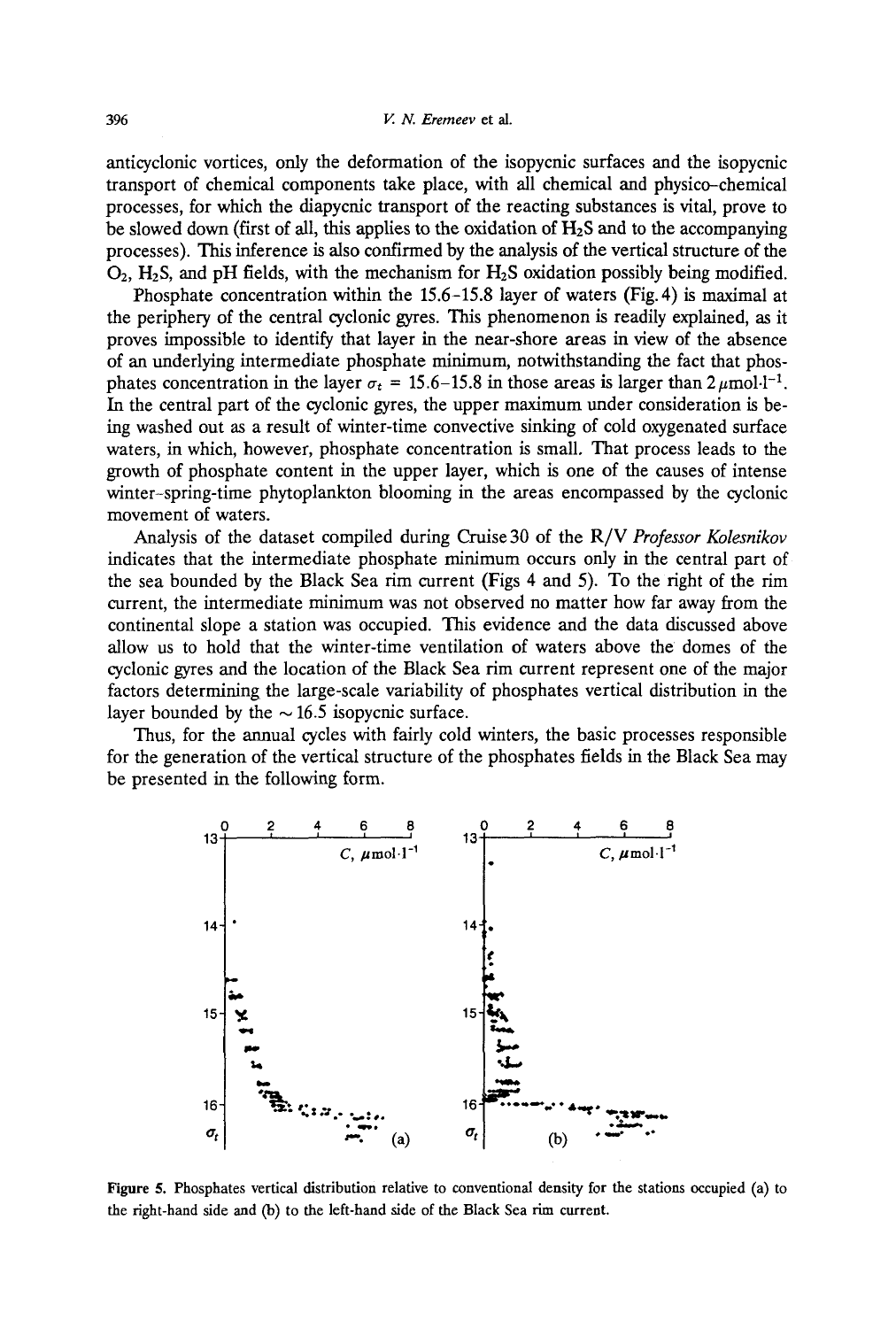1. An intermediate minimum ( $\sigma_t \sim 15.95$ ) occurring due to the adsorption of phosphates on manganese and iron hydroxides is observed predominantly during winterspring season in the Black Sea areas, which are strongly impacted by the cyclonic gyres. This process depends on how severe is winter and how intense is the ventilation of waters over the domes of the cyclonic gyres as a result of their cooling and sinking, which, in turn, contributes to the turbulent diffusion of oxygen and, respectively, to the rate of oxidation of the reduced forms of manganese and iron.

2. In the marginal areas of the cyclonic gyres, the process of phosphate minimum formation by the pattern given above is weakly pronounced. It may be supposed that the pecnliarity of their vertical distribution persists there primarily due to the isopycnic transport and mixing with the central Black Sea waters. The area where these phenomena take place is bounded by the Black Sea rim current, which hampers the transversal transport of waters with small phosphates content ( $\sigma_t \sim 15.95$ ) toward the area overlying the continental slope.

3. The upper phosphates maximum ( $\sigma_t \sim 15.6$ ) manifests itself only if the intermediate minimum layer is present ( $\sigma_t \sim 15.95$ ). To the right of the Black Sea rim current, such vertical distribution is not observed at all, although phosphate concentrations at the isopycnic surface  $\sigma_t \sim 15.6$  in these areas are larger than their counterparts to the left of the Black Sea rim current.

4. In the central part of the basin, where seawater is being ventilated over the domes of the cyclonic gyres in winter, phosphates are being washed out from the depths of the upper maximum ( $\sigma_t \sim 15.6$ ), which may provide for their supply to the photic layer. The effect of this process, even during cold winters, is restricted by the depth of the  $\sim$  15.7 isopycnic surface. Phosphates from the anoxic zone are not being transported to the oxic layer directly in the course of winter-time convection.

5. The lower phosphates maximum ( $\sigma_t \sim 16.2$ ) evolving as a result of reduction, dissolving of the suspended hydroxides of Fe  $(III)$  and Mn  $(III, IV)$ , and releasing of the adsorbed phosphates, is most pronounced in the central part of the basin. The available data allow us to daim that it is in that area that the lower phosphate maximum basically occurs during the winter-spring period. However, in contrast to the phosphate minimum ( $\sigma_t \sim 15.95$ ), isopycnic transport in the layer of the lower maximum ( $\sigma_t \sim 16.2$ ) facilitates the conservation of that specific feature of the phosphates vertical distribution throughout the abyssal part of the Black Sea.

## **NITRATES**

Nitrates vertical distribution relative to conventional density, shown in Fig. 2b, is characterized by the occurrence of a maximal concentration at  $\sigma_t = 15.4$ –15.6. As in the case of phosphates vertical distribution, nitrates concentration within the layer of maximum is subject to appreciable fluctuations. Matching up the data compiled in the expeditions of the R/Vs *AtIantis-lI* and Knorr in 1969 and 1988, respectively, the authors of ref. 16 have deduced that nitrates content maximum concentration within the layer of a maximum had essentially increased over the time that had passed between the two cruises. This phenomenon is accounted for by the eutrophication of the Black Sea surface waters as a result of the influx of various forms of nitrogen brought by the river discharges.

The explorations conducted on board the R/V *Professor Kolesnikov* have allowed us to rationalize the variability of nitrates concentration within the layer of maximum and to outline the mechanism for their input to the photic layer from the abyssal waters.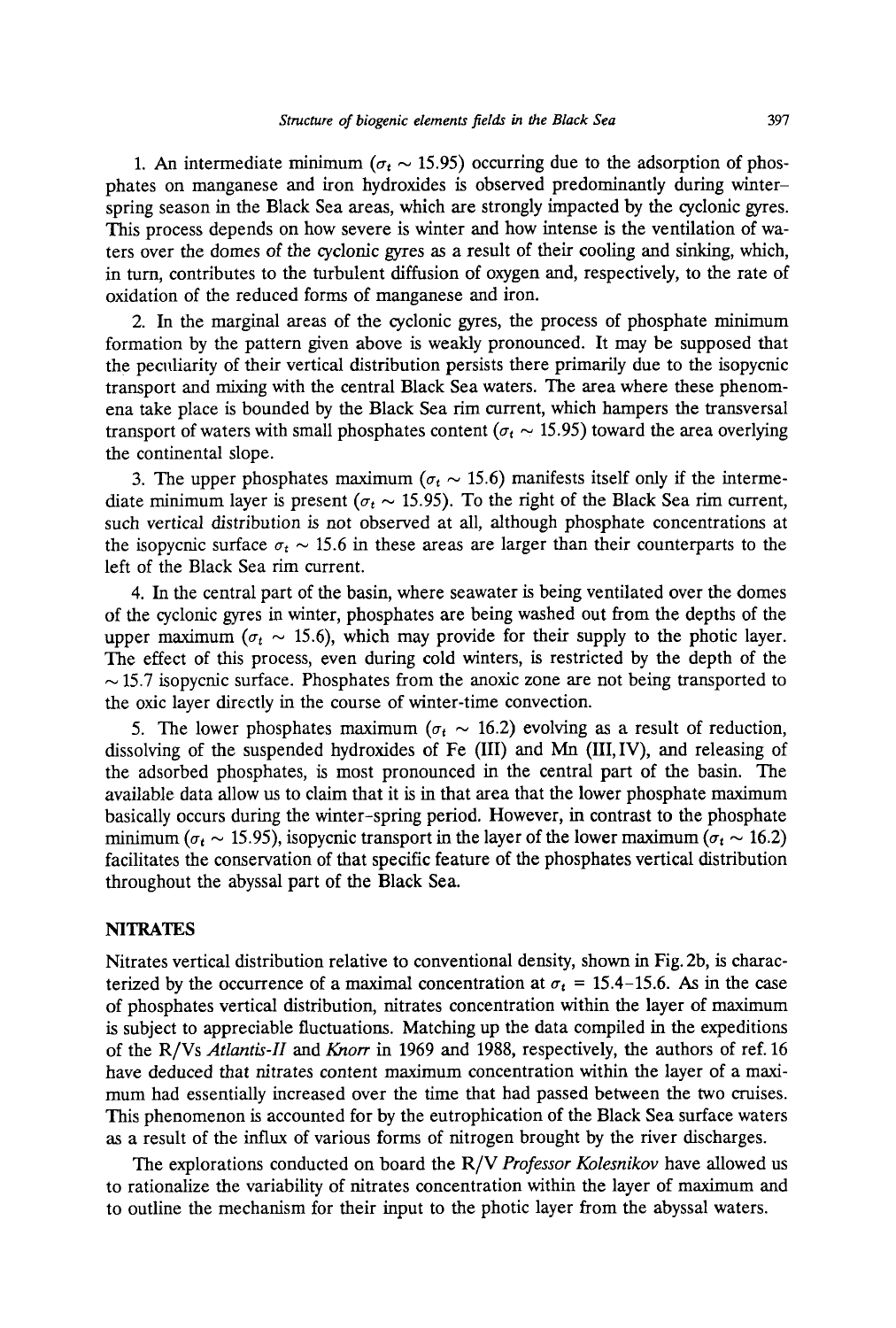

Figure 6. Nitrates spatial distribution on the 15.40 isopycnic surface.



Figure 7. Nitrates vertical distribution relative to conventional density for the stations occupied (a) to the right-hand side of the Black Sea rim current and (b) in the central sea.

Figure 6 shows the spatial distribution of nitrates concentration at the 15.4 isopycnic surface. Small concentrations are characteristic of the central sea, that is, the area strongly influenced by the western cyclonic gyre. This fact allows a supposition that processes of winter-time convective mixing resultant from the descending of cool surface waters over the domes of the cyclonic gyres play the principal role in the formation of the nitrates vertical structure during that period.

Figure 7 demonstrates two groups of stations occupied in the areas impacted by the anticyclonic quasi-stationary vortices to the right of the Black Sea rim current and in the central part of the basin. It is manifest that for the stations indicated in Fig. 7a, nitrates distribution did not differ from the distributions given in refs 12 and 16. The different vertical nitrates distribution in the central part of the sea (Fig. To) allows us to vividly show the result of winter-time ventilation of waters over the domes of the cyclonic gyres. It is readily seen that it is the upper part of the maximal nitrates concentration that is destroyed ( $\sigma_t$  = 14.0–15.7), while the structural characteristics of its lower part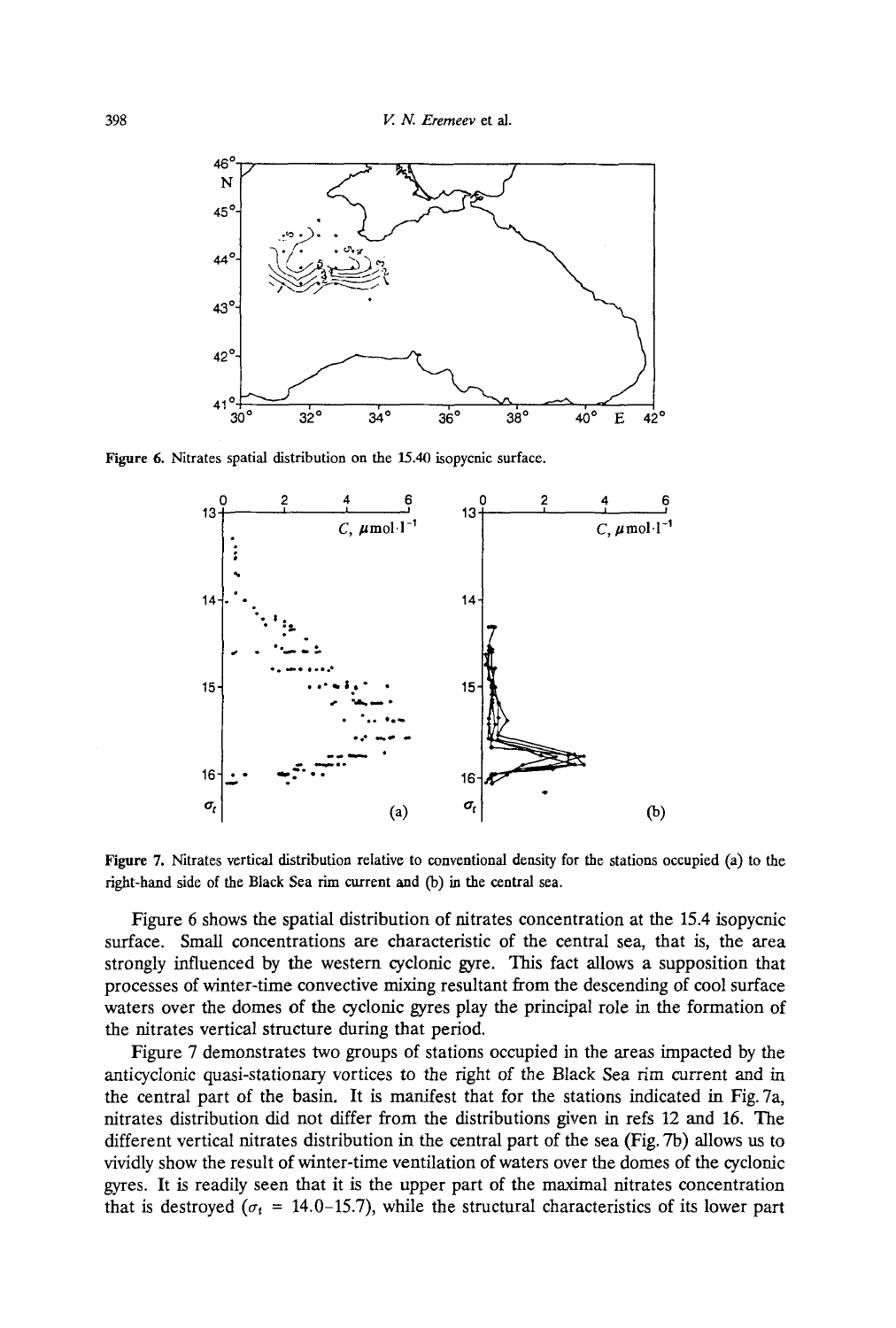

Figure 8. Nitrates distribution relative to conventional density at the transect made along 32.25° E.

 $(\sigma_t \sim 15.7{\text -}16.1)$  remain practically unaltered. The latter allows an assumption that the ventilation of subsurface waters described above represents the basic mechanism for the influx of phosphates and nitrates to the photic layer from the cold intermediate layer. Nitrates at the depths of maximal concentration are not consumed then for oxidizing the reduced forms of iron, manganese and, hence, hydrogen sulphide [14], but act as a subsurface source of biogenic elements for the photic zone. At the same time, it is seen that the depth of convective ventilation is restricted by the position of the 15.7-15.8 isopycnic surface. Hence, an effiux of the biogenic elements from the anoxic zone does not take place [23].

The evidence depicted in Fig. 7 allows one to explain why the scatter of nitrates concentrations on the isopycnic surfaces in the vicinity of the maximum was so large during Cruise 30 of the R/V *Professor Kolesnikov. The* data in Fig. 2b reflect the diverse profiles of nitrates distribution in the Black Sea in spring. With the exception of the limiting cases shown in Fig. 7, Fig.2 also demonstrates the intermediate cases when the effect of winter-time ventilation reached the isopycnic surfaces, whose conventional density was less than 15.7.

The processes under consideration can be presented in a more emphatic fashion by analysing nitrates vertical distribution at the transect made along  $32^{\circ}25'$  E (Fig. 8). The effect of winter-time ventilation (during 1992-1993) above the domes of the cyclonic gyres reached the depth of the conventional density 15.7. This is readily seen from the shape of the nitrate concentration isolines (Fig. 8). At the southernmost station of that transect, the isopycnic nature of nitrates distribution within the layer of maximal nitrates concentrations was violated up to  $\sigma_t = 15.7$ –15.8. Maximal nitrates concentration at that station amounted to 3.1  $\mu$ mol $l^{-1}$ . Maximal concentrations tended to increase along the transect in the northward direction, attaining  $5.4 \mu$  mol $\cdot$ 1<sup>-1</sup> in the domain of a quasistationary anticyclonic eddy.

The acquired data allow us to evaluate not only the volume of waters participating in the process, but also the amount of nitrates  $(\Sigma)$  brought to the active layer of the sea. For the respective calculations to be performed, we assume the nitrates vertical distribution during summer-autumn period to be isopycnic for the larger part of the sea and to coincide in its qualitative characteristics (maximal concentration and the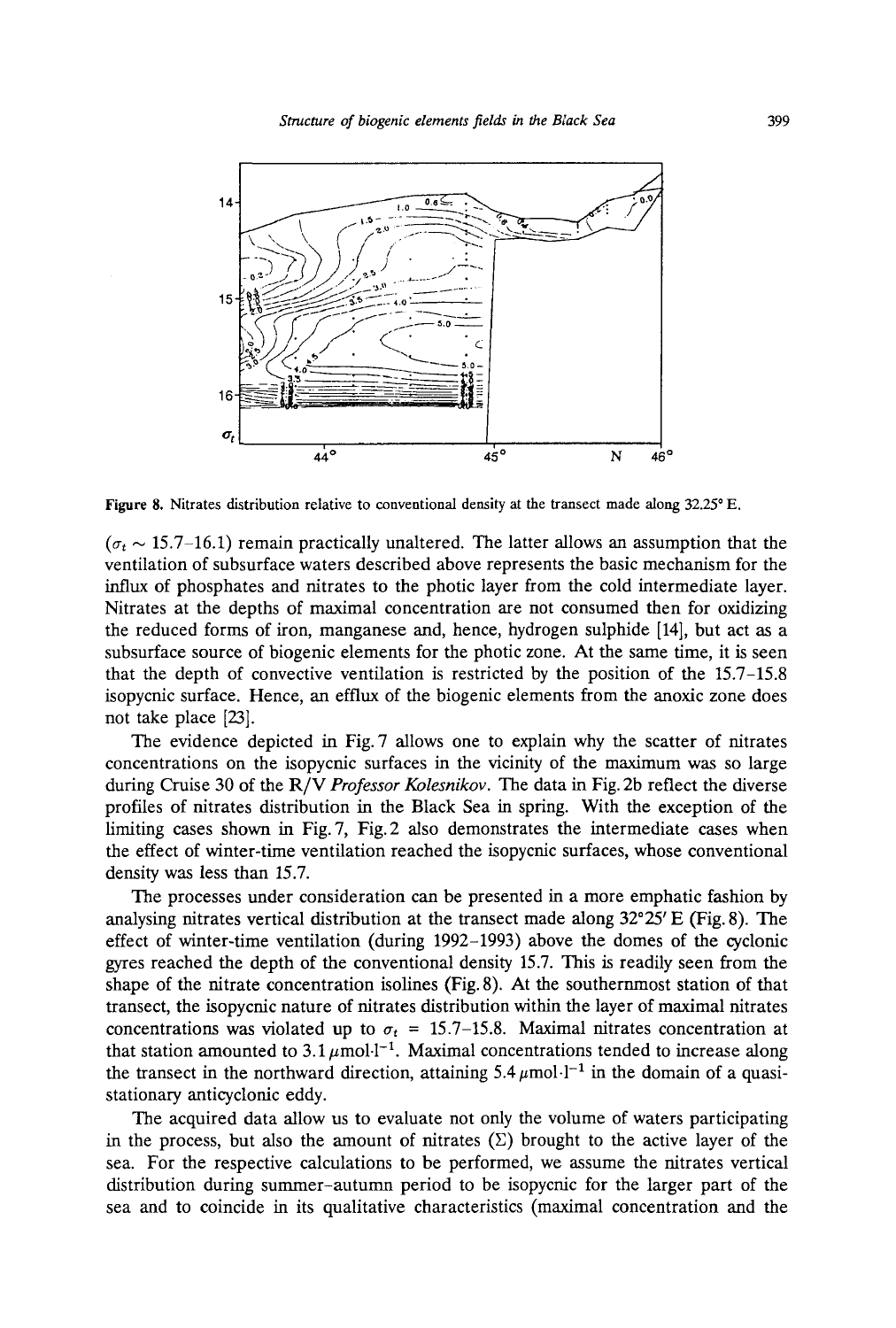structure of maximal nitrates concentration) with those obtained for the station having coordinates  $44.50^{\circ}$  N and  $32.25^{\circ}$  E. Nitrates vertical distribution in spring, following the winter-time convective ventilation, will be taken to be similar to the distribution reproduced at the transect along  $32.25^{\circ}$  E (Fig. 8). For simplicity, the surfaces bounding waters with concentrations 5, 4, 3, 2, and  $1 \mu$ mol.<sup>1-1</sup>, will be assumed to be flat, displaying an identical inclination at the section between  $43.50$  and  $44.50$ °N. By variation of the respective specific volumes of water, we assessed a drop in the amount of nitrates within the layer of large nitrates content, as compared with autumn. For a  $1^{\circ} \times 1^{\circ}$  square, that quantity equalled nearly 43 700 tons. On the assumption that such processes of winter-time convective ventilation encompass, at least, five  $1^{\circ} \times 1^{\circ}$  squares, we obtain  $\Sigma > 200 000$  tons.

The amount of nitrates discharged by the Danube (80% of the total river run-off to the Black Sea) averages  $1.5 \times 10^7$  kg per month [24]. Thus the overall annual input of nitrates to the Black Sea by the river run-off is assessed to be approximately 200 000 tons. Obviously, the amount of nitrates brought to the Black Sea by the river runoff and in the course of winter-time convective ventilation of waters over the domes of the cyclonic gyres are comparable. However, in calculating their likely influx due to winter-time ventilation, we started from the minimal estimates of the scale of that phenomenon. Hence, during fairly cold winters, that process may turn out to be the principal mechanism for 'pumping' biogenic elements into the photic layer, providing for a definite level of ecosystem functioning. It should be appropriately noted that the process at issue appears to be irregular which, in contrast to the relatively even influx of the biogenic elements brought by the river run-off in the course of the year, is realized over a space of 1 or 2 months.

With the depth of the photic layer assumed to equal 40 m over the entire area under study, we obtain that the calculated amount of nitrates inflowing to the photic layer may lead to the rising of their content in the layer overlying the domes of the cyclonic gyres by  $0.7 \mu$ mol $1^{-1}$ . The real concentration will depend on the area where the phenomenon is taking place and on the intensity of winter-time convective ventilation, quantitative parameters of the layer of nitrates maximal concentration during the autumn period and on the rate of their transportation within the photic layer proper. In any case, it is obvious that this source of nitrates represents one of the causes of spring-time phytoplankton blooming in the central part of the Black Sea during early spring, and the aspect that controls the bloom intensity.

In studying the inter-annual variability of the nitrates concentration within the layer where its content is largest, it should be borne in mind that during warm winters, convective ventilation above the domes of the cyclonic gyres normally does not reach the depth layer where nitrates concentration is minimal. After such winters, nitrates concentration may be expected to grow in the layer of nitrates maximal concentration. In such a situation, the layer of nitrates maximal concentration, by the onset of the next winter, will display an increased nitrates concentration, with respect to some mean values. The recurrence of several warm winters would enhance that phenomenon by many times, while the recurrence of severe winters is expected to decrease the maximal values observed. It is likely that process accounts for the considerable difference between the nitrates concentrations observed during the expeditions of the R/Vs *Atlantis-H and*  Knorr conducted in 1969 and 1988, respectively.

Nitrates concentration within the layer of the largest content tends to increase away from the centre of the cyclonic gyre, being maximal in the vicinity of the anticyclonic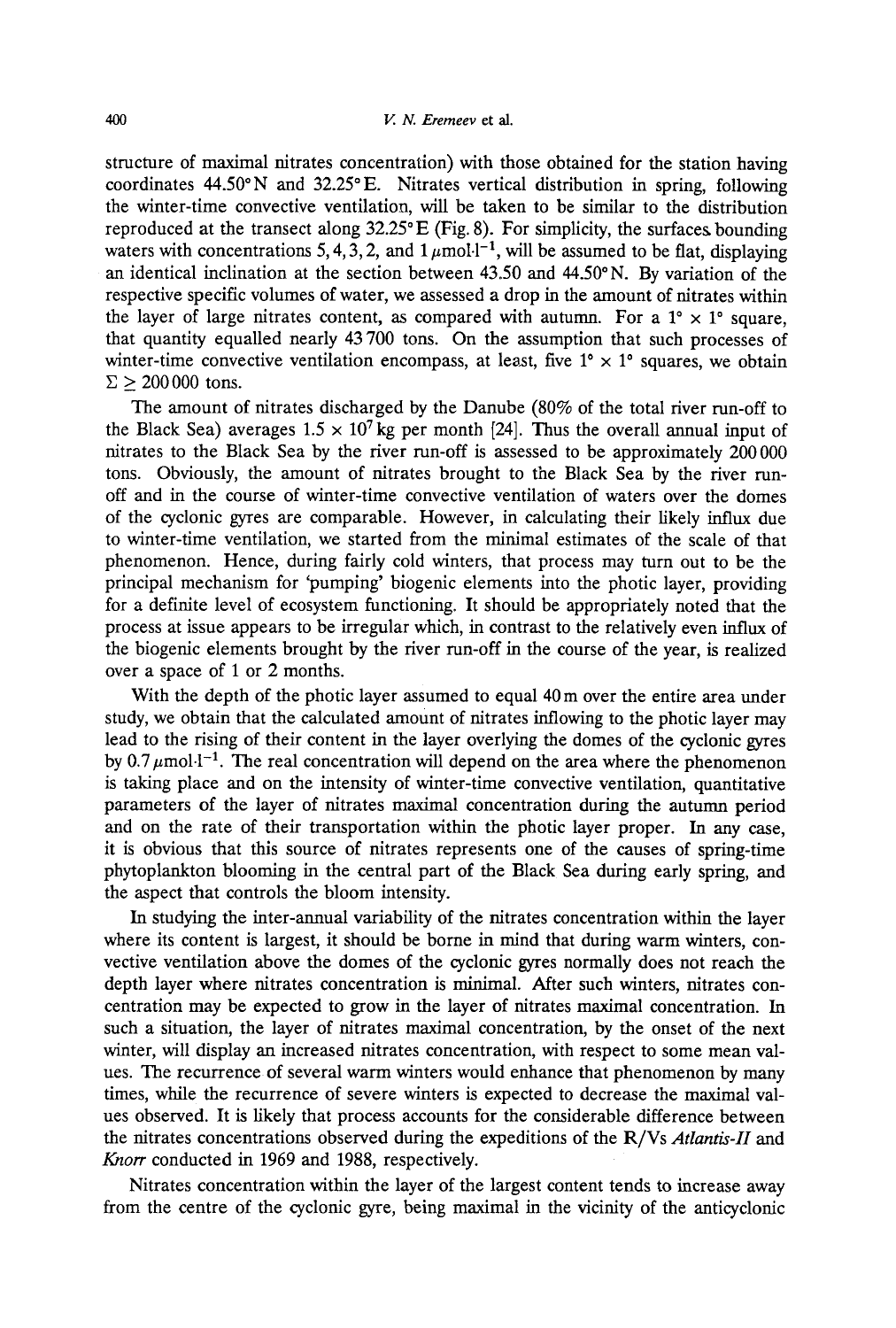eddy and continental slope (Fig. 8). Moreover, the entire area impacted by the anticyclonic eddy displays not only the largest nitrates concentration, but also their isopycnic distribution. Thus, the presence of the anticyclonic gyre does not notably affect the nitrates vertical distribution relative to conventional density. This phenomenon can be rationalized if we assume the formation of anticyclonic gyre waters to be isopycnic. In this case, during the development of anticyclonic eddies, the form of isopycnic surfaces gets modified, with the intensity of diapycnic fluxes of substances being likely to persist till the time when the anticyclonic eddy would start to interact with the surface of the continental slope.

Analysis of the data submitted in Fig. 8 allows us to assess the likelihood of an influx of nitrates from the north-western shelf area to the abyssal part of the sea. It is readily seen that nitrates content in the eastern section of the shelf area is  $0.4 \mu$ mol·l<sup>-1</sup>, at most. Only near the continental slope break does nitrates concentration increase up to 0.6- 0.8  $\mu$ mol·l<sup>-1</sup>, at the upper depth levels, and up to 1.0  $\mu$ mol·l<sup>-1</sup>, in the near-bottom layer. That distribution of nitrates allows one to hold that the eastern part of the shelf does not represent a major source of nitrates for the deep-water part of the sea. Naturally, we ignore the western area influenced by the Danube, Dnieper, Dniester, and Bug discharges.

#### **CONCLUSIONS**

1. Spatial isopycnic analysis is a convenient and efficient tool for the study of the variability of the vertical structure of various chemical fields. Supposedly, it will prove to be most efficient in analysing highly stratified waters. The principal advantage of the method consists in the possibility of separating the influences of various hydrophysical processes and the processes having a different nature upon the generation of chemical structures. We obtain then a chance to identify the areas where chemical substances exchange at depths by a diapycnic mechanism.

2. Spatial isopycnic analysis has enabled us to conduct a pioneering study of the evolution of vertical phosphates and nitrates distribution in the Black Sea, with respect to conventional density, as well as to explain the major causes and dynamics of that process.

3. It has been found that the convective ventilation of waters above the domes of the cyclonic gyres during winter period leads to the destruction of the layer of the upper phosphates maximum ( $\sigma_t \sim 15.6$ ) and nitrates maximum ( $\sigma_t \sim 15.4$ ). During fairly cold winters, these processes may lead to the influx of biogenic elements to the photic layer of the sea. In the case of nitrates, the total flux amounts to about 200 000 tons, which is comparable with the overall annual input of that biogenic element by the total fiver run-off. Concurrently, winter-time convective ventilation facilitates the elimination of phosphates from the layer of phosphates minimal concentration ( $\sigma_t \sim 15.95$ ) and their transport to the layer of maximal concentration ( $\sigma_t \sim 16.20{\text -}16.30$ ). For the annual cycles with sufficiently cold winters, an occurrence of three maxima on the phosphates vertical profile in spring is observed in the central basin, with the dynamic boundary being represented by the Black Sea rim current.

The work has been carried out, being partially supported by the International Scientific Fund (Grant UD 8000), International Science Foundation and the Government of Ukraine (Grant UD 8200).